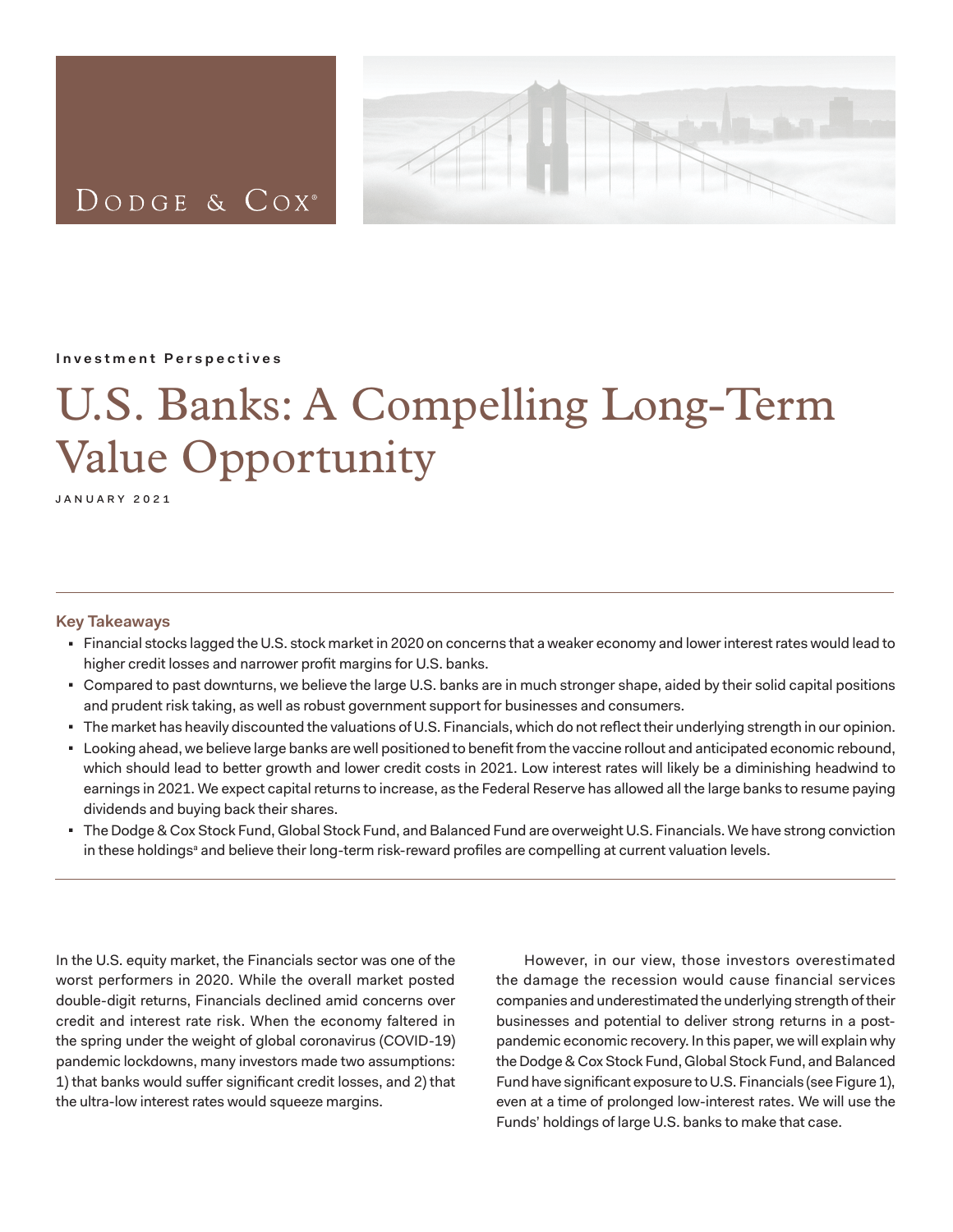<span id="page-1-0"></span>**Figure 1: Funds Are Overweight U.S. Financials**<sup>b</sup>



Source: FactSet, LSE Group, MSCI, and S&P.

## **Why This Downturn Is Different**

The last time the U.S. economy contracted—during the 2008- 2009 global financial crisis—bank stocks fell sharply. Many were heavily exposed to the housing market, which was the epicenter of the downturn. In subsequent years, regulatory changes in response to the crisis led to a step-function decline in return on equity across the sector.

In contrast, most U.S. banks entered 2020 with low leverage, restrained risk taking, and well-diversified revenue sources. The banking industry's resilient profitability through the downturn validated post-crisis reforms.

But that is not the only contrast between now and then. The nature of the downturn itself is different and so have been the policy responses. Fundamentally, the pandemic is a health crisis that led to a sudden stop in economic activity. The U.S. government stepped in quickly with the CARES Act, a \$2.2 trillion relief package to help struggling businesses and consumers, and passed a \$900 billion second round of stimulus in December. By all accounts, the U.S. economy shrank in 2020 but not nearly as much as forecasters originally feared. The upshot: U.S. banks overall have remained profitable, built capital levels, and supported the real economy through the crisis.

In anticipation of a sharper downturn, many banks set aside significant provisions for expected credit losses in 2020. As a result, they are broadly reserved for higher levels of joblessness than the United States is currently experiencing. Unless the economic outlook deteriorates, that should mean large banks will not have to build additional reserves and, in fact, some could release reserves in 2021. In December, all large U.S. banks passed the Federal Reserve's off-cycle stress test and were granted permission to return 100% of their average last four quarters' profits through dividends and share buybacks in the first quarter of 2021.

Finally, the large banks have benefited from unexpected strength in a number of business lines. Revenues from capital markets trading and mortgage banking have been robust. In terms of collateral backing loans, price levels for homes, used cars, and equities have all remained resilient.

Suffice it to say this has been an unusual economic crisis, and the large banks are, in our opinion, positioned to emerge from it much stronger than they did following the global financial crisis.

## **Why We Are Optimistic About The Funds' U.S. Financials Holdings**

We believe that market views of banks will change for several reasons.

- **Earnings are bottoming out:** As we have noted, banks front-loaded loan loss provisions in 2020 to levels that now appear conservative. We believe that low U.S. interest rates should be a diminishing headwind in 2021, unless the yield curve were to reverse course from its recent steepening.
- <sup>◼</sup> **U.S. Financials are trading at inexpensive valuations**: Financials' valuations are near historic lows compared to the stock market as a whole (see Figure 2). The S&P 500 Banks industry trades at 13.4 times forward estimated earnings compared to 23.7 times for the broader S&P 500 Index. This large discount supports the value case for bank stocks.





- <sup>◼</sup> **Potential for capital returns to increase significantly**: Amid the pandemic-induced downturn in early 2020, the Federal Reserve temporarily restricted bank payouts by barring stock buybacks and capping dividends. Now that those restrictions have been largely lifted, banks are better positioned to deliver high total yields through a combination of rising earnings and high dividend and buyback payouts. In a low-rate environment, high absolute yields support a valuation re-rating.
- <sup>◼</sup> **Optimism that vaccines will boost the economy**: As more Americans get vaccinated in 2021, the potential exists for a virtuous cycle of rising consumer demand and stronger corporate investment. This, in turn, could lead to a steeper yield curve, which would benefit bank net interest margins.
- <sup>◼</sup> **Ability for strong banks to become stronger**: We generally invest in leading franchises, many of which have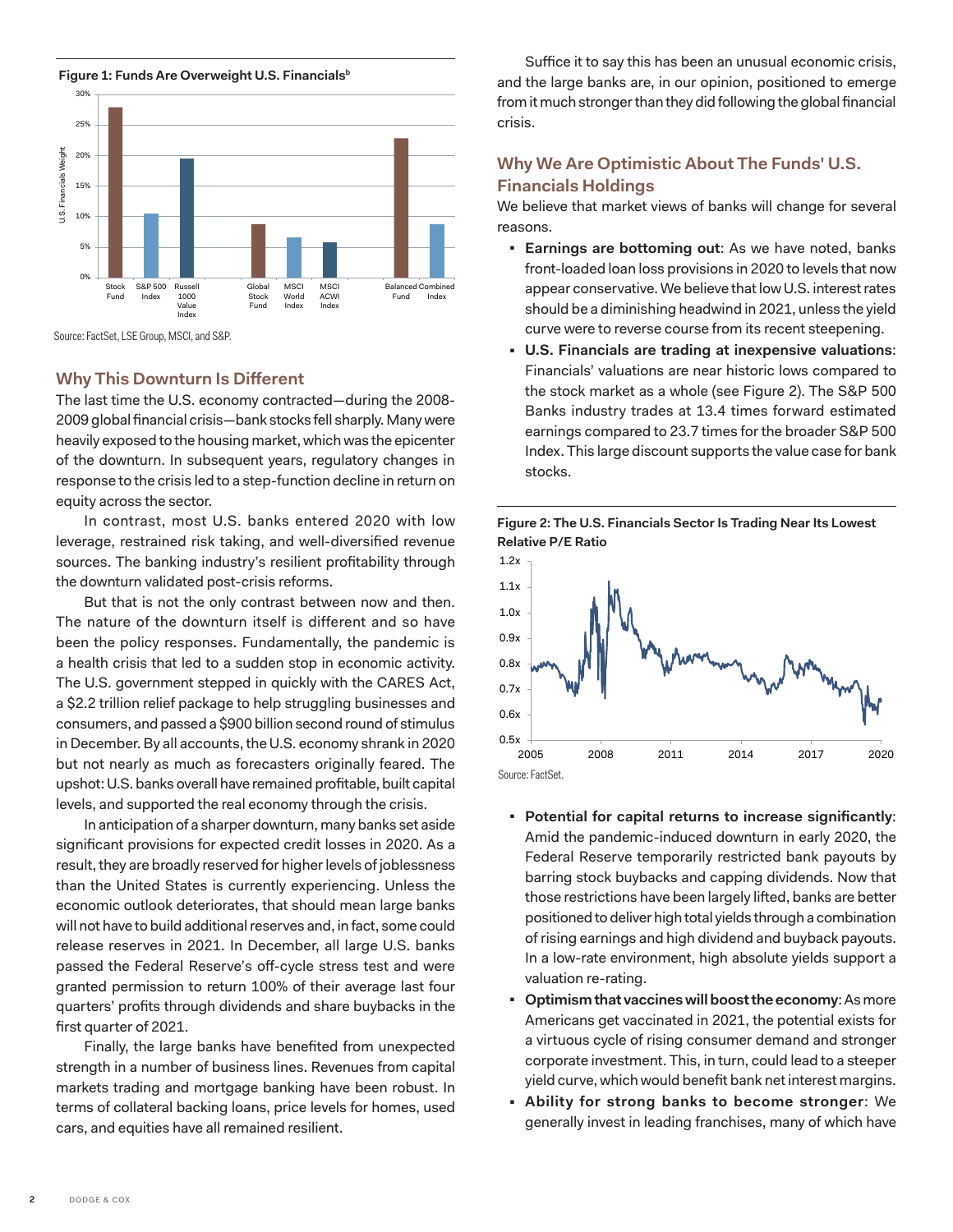<span id="page-2-0"></span>gained deposit market share and improved efficiency in re[c](#page-3-0)ent years (see Capital One<sup>c</sup> sidebar). Their advantage stems in part from heavy investments in technology. Bank of America and J.P. Morgan, for example, have both spent over \$10 billion a year on technology to meet the evolving digital needs of their customers. These two banks and many others have navigated the pandemic well, as digitization accelerated, and we expect them to continue to gain share in the recovery.

## **The Role of ESG**

As fundamental investors, we are focused on all factors that can affect a company's performance. Therefore, environmental, social, and governance issues (ESG) are an important part of our analysis. In the banking realm, Wells Fargo, one of the Funds' largest positions, is an example of how we integrate ESG factors into our research process.

In 2016, reports surfaced alleging that Wells Fargo had created accounts without the consent of customers. The reports drew the attention of politicians and regulators and resulted in substantial fines, tougher regulatory scrutiny, and significant turnover in the bank's executive ranks and board of directors. Wells Fargo's management team is almost entirely new and 11 of the 13 current directors have joined the board since the problems arose. The bank subsequently revamped its compensation and incentive systems, centralized its risk functions, and flattened its operating structure. We remain in continuous contact with the company to maintain a clear understanding of the management team's priorities and developments. In our judgement, the bank now has the right leadership team, with a strong sense of urgency to return the business segments to best-in-class over time. We remain investors in Wells Fargo's stock, and we continue to monitor management's progress closely.

## **Political Risk**

The new Biden Administration has taken office in Washington, which could affect U.S. banks. As a candidate, President Biden supported higher corporate taxes, which would be negative for the Financials sector. It remains to be seen whether Biden will prioritize tax reform, and if so, whether Congress will pass related legislation. We are closely watching the administration's personnel decisions, which will shape regulatory oversight. In the meantime, the \$900 billion COVID-relief bill passed by Congress in December should help the economy and U.S. banks.

## **Our Rigorous Investment Process**

In keeping with our well-established processes, we have examined and reevaluated the Funds' financial services holdings continuously throughout the pandemic to retest our investment theses. We have explored the impact of low-interest rates, higher credit losses, and the resilience of capital ratios at each company in which we invest. We have also stress tested each holding under a range of scenarios.

## Capital One Financial

Capital One, the Stock Fund's largest holding, fits the mold of what we are seeing across the Financials sector. It is a leading franchise trading at an attractive valuation and, in our opinion, represents exceptional long-term value.

Capital One's most profitable business—credit cards felt the impact of weaker consumer spending as the pandemic took its toll on the economy. Yet, like many other Financials, it is well positioned to benefit from a healthier economy that we believe should emerge once vaccinations become widespread. The company has a number of strengths: scale in credit cards and auto lending, a robust deposit business, and advanced digital banking platform due to its heavy investment in technology. Management is focused on the long term, committed to improving the bank's expense efficiency, and has a track record of earning higher risk-adjusted margins than its peers.

At 11 times forward earnings, Capital One is trading at a substantial discount to the overall market. If history is a guide, this low valuation is good news for investors. In the past when Capital One has been unusually inexpensive e.g., in 2002 when the credit card industry faced subprime challenges, and in 2009 during the global financial crisis—it strongly outperformed when the economy rebounded.

In our Sector and Investment Committee meetings, we have held rigorous debates, employing a devil's advocate to challenge our investment theses. All of these steps have reinforced our confidence in the strength of the Funds' U.S. Financials holdings.

#### **In Closing**

We cannot say with any precision when other investors will come around to our view of U.S. financial services stocks. But we are confident that the U.S. banks held in the Funds represent attractive long-term investments for the reasons we have outlined: valuations are inexpensive, fundamentals are resilient, capital returns will potentially rise, and there is optimism that widespread vaccination will lead to a stronger economy and a better operating environment for the banks, especially the industry-leading franchises that we favor.